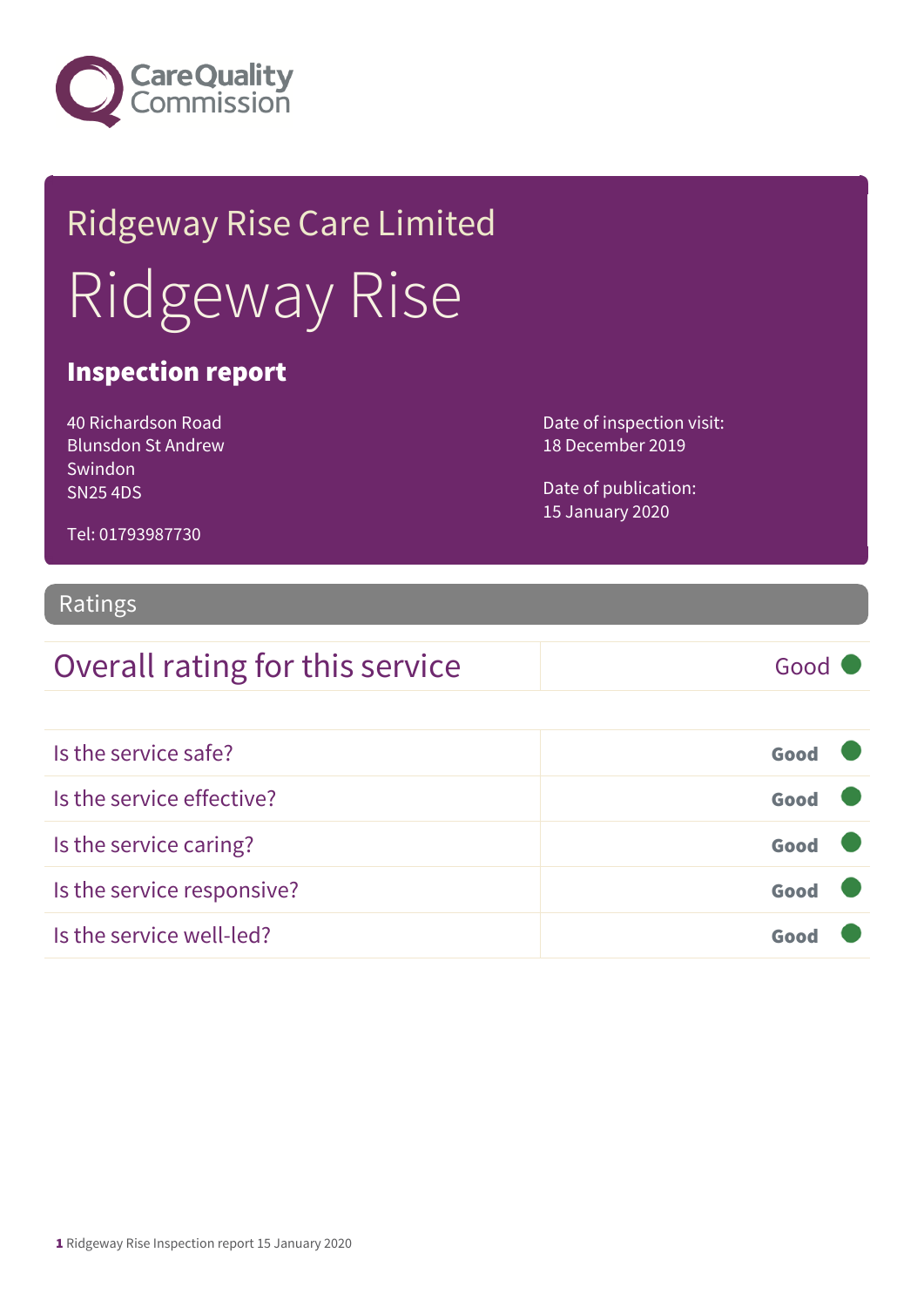### Summary of findings

### Overall summary

#### About the service

Ridgeway Rise is a residential care home providing personal and nursing care to 34 people aged 65 and over at the time of the inspection.

The service accommodates up to 73 people in one purpose-built building. The service is arranged into six units over three floors.

#### People's experience of using this service and what we found

There was a welcoming environment. We saw many positive interactions between staff, people and their relatives. We received positive feedback about the improvements in the service and people told us staff were kind and caring.

People enjoyed living at Ridgeway Rise and felt safe. Medicines were managed safely by suitably trained staff. There were effective systems in place to protect people from harm and staff understood their responsibilities to report any concerns. There were sufficient staff to respond promptly to people's requests for support, however people felt staff did not always have time to sit and speak with them. Recruitment processes enabled the provider to make safer recruitment decisions.

Staff felt supported and received training to ensure they had the skills and knowledge to meet people's needs. People enjoyed the food and their dietary needs were met. People were supported to access health and social care professionals if required.

People were supported to have maximum choice and control of their lives and staff supported them in the least restrictive way possible and in their best interests; the policies and systems in the service supported this practice.

There were a range of activities available to people and the provider had increased the activity staff to improve this. Care plans contained information that enabled staff to meet people's needs and value people as individuals. People and relatives were confident to raise concerns. All complaints were dealt with in line with the provider's policy.

The management team and provider promoted an open culture that valued everyone. Staff felt valued and were positive about the improvements that had been made at the service. There were effective systems in place to monitor and improve the service.

For more details, please see the full report which is on the CQC website at www.cqc.org.uk Rating at last inspection:

The last rating for this service was requires improvement (published 2 July 2019). Since this rating was awarded the provider has altered its legal entity. We have used the previous rating to inform our planning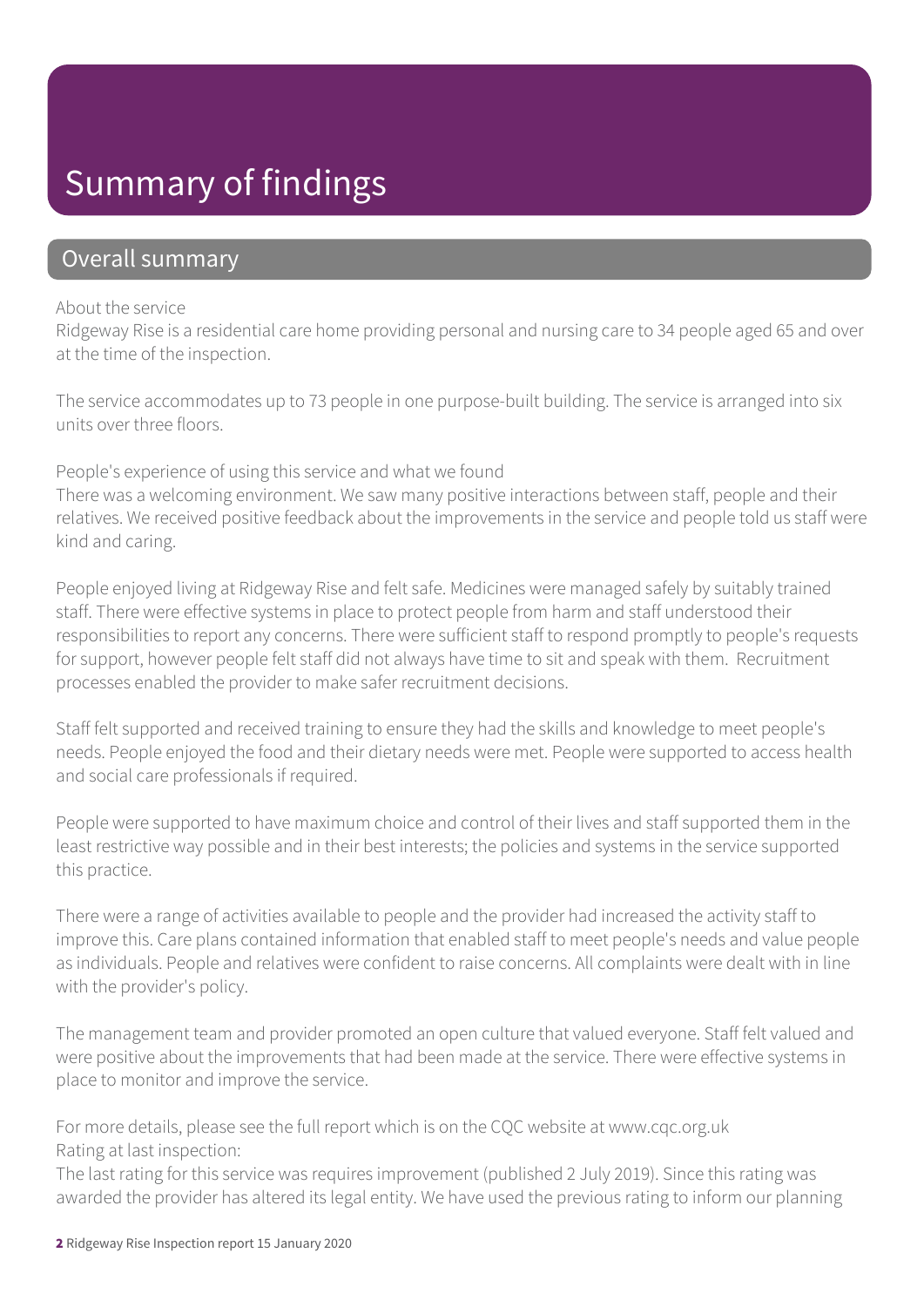and decisions about the rating at this inspection.

#### Why we inspected

This was a planned inspection based on the previous rating.

#### Follow up

We will continue to monitor information we receive about the service until we return to visit as per our reinspection programme. If we receive any concerning information we may inspect sooner.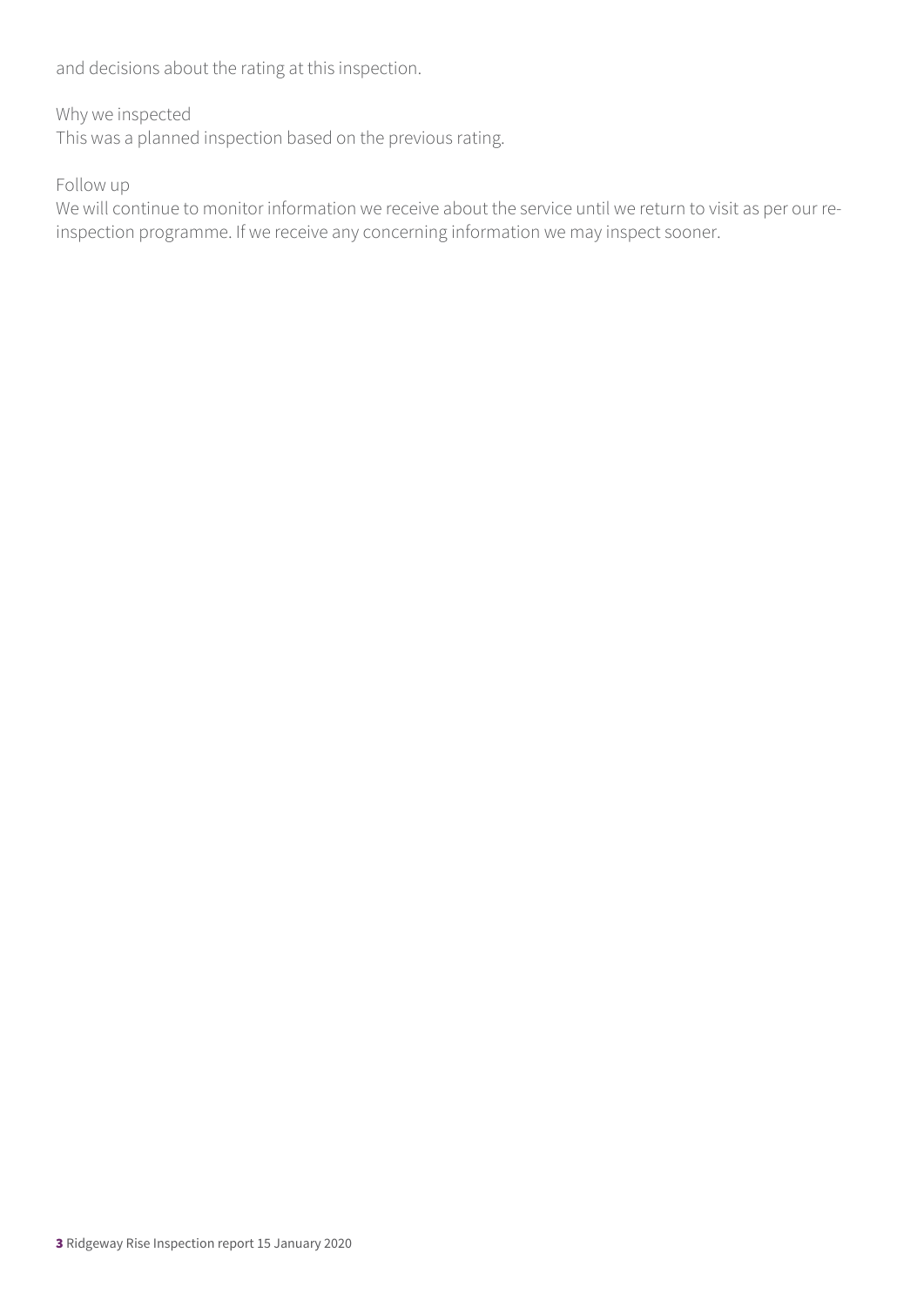### The five questions we ask about services and what we found

We always ask the following five questions of services.

| Is the service safe?                          | Good |
|-----------------------------------------------|------|
| The service was safe.                         |      |
| Details are in our safe findings below.       |      |
| Is the service effective?                     | Good |
| The service was effective.                    |      |
| Details are in our effective findings below.  |      |
| Is the service caring?                        | Good |
| The service was caring.                       |      |
| Details are in our caring findings below.     |      |
| Is the service responsive?                    | Good |
| The service was responsive.                   |      |
| Details are in our responsive findings below. |      |
| Is the service well-led?                      | Good |
| The service was well-led.                     |      |
| Details are in our well-led findings below.   |      |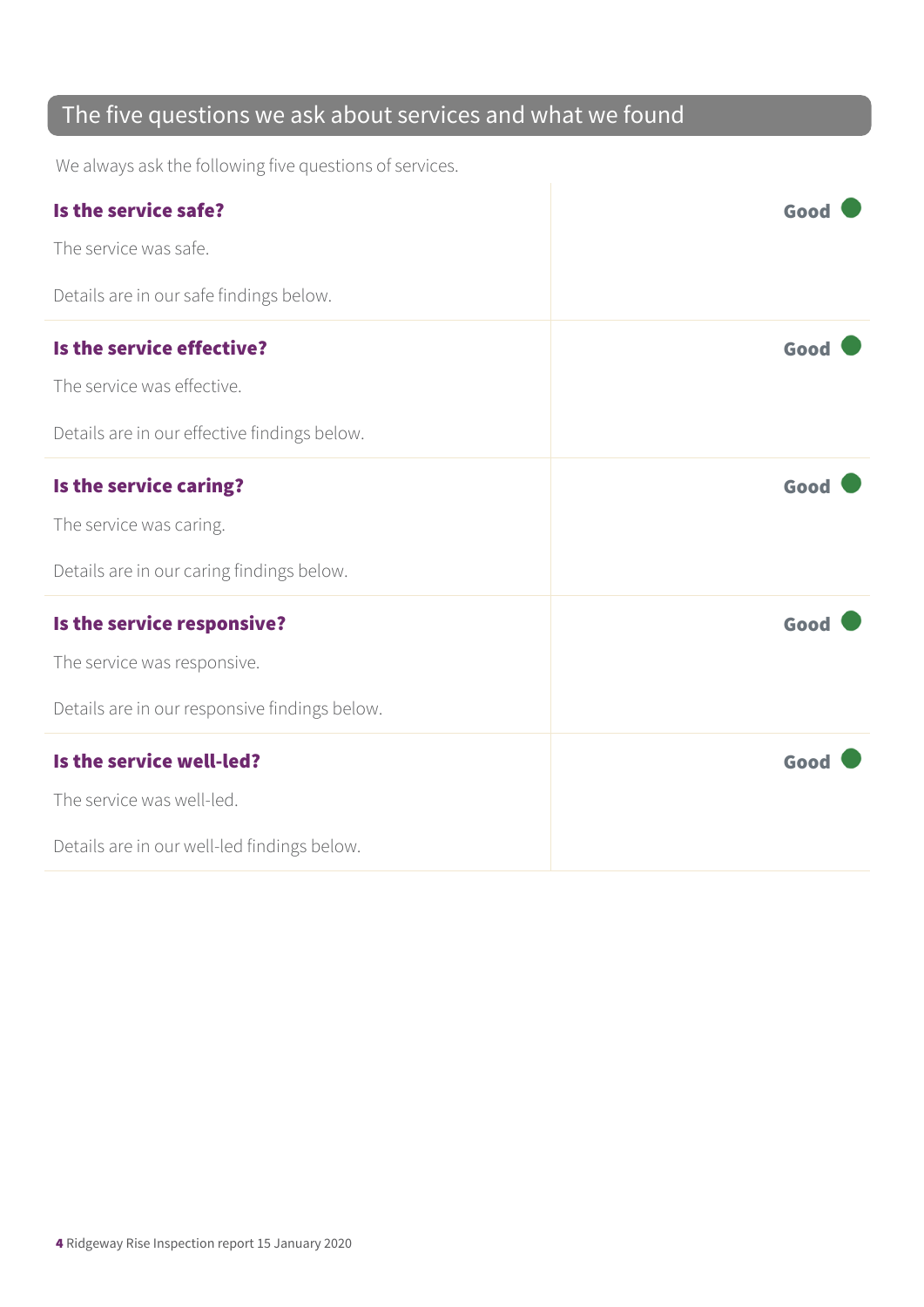

# Ridgeway Rise Detailed findings

### Background to this inspection

#### The inspection

We carried out this inspection under Section 60 of the Health and Social Care Act 2008 (the Act) as part of our regulatory functions. We checked whether the provider was meeting the legal requirements and regulations associated with the Act. We looked at the overall quality of the service and provided a rating for the service under the Care Act 2014.

#### Inspection team

This inspection was carried out by two inspectors, a pharmacy inspector and an assistant inspector.

#### Service and service type

Ridgeway Rise is a 'care home'. People in care homes receive accommodation and nursing or personal care as single package under one contractual agreement. CQC regulates both the premises and the care provided, and both were looked at during this inspection.

The service had a manager registered with the Care Quality Commission. This means that they and the provider are legally responsible for how the service is run and for the quality and safety of the care provided.

Notice of inspection This inspection was unannounced.

#### What we did before the inspection

We reviewed information we had received about the service since the last inspection. We sought feedback from the local authority. The provider was not asked to complete a provider information return prior to this inspection. This is information we require providers to send us to give some key information about the service, what the service does well and improvements they plan to make. We took this into account when we inspected the service and made the judgements in this report. We used all of this information to plan our inspection.

#### During the inspection

We spoke with four people who used the service and two relatives about their experience of the care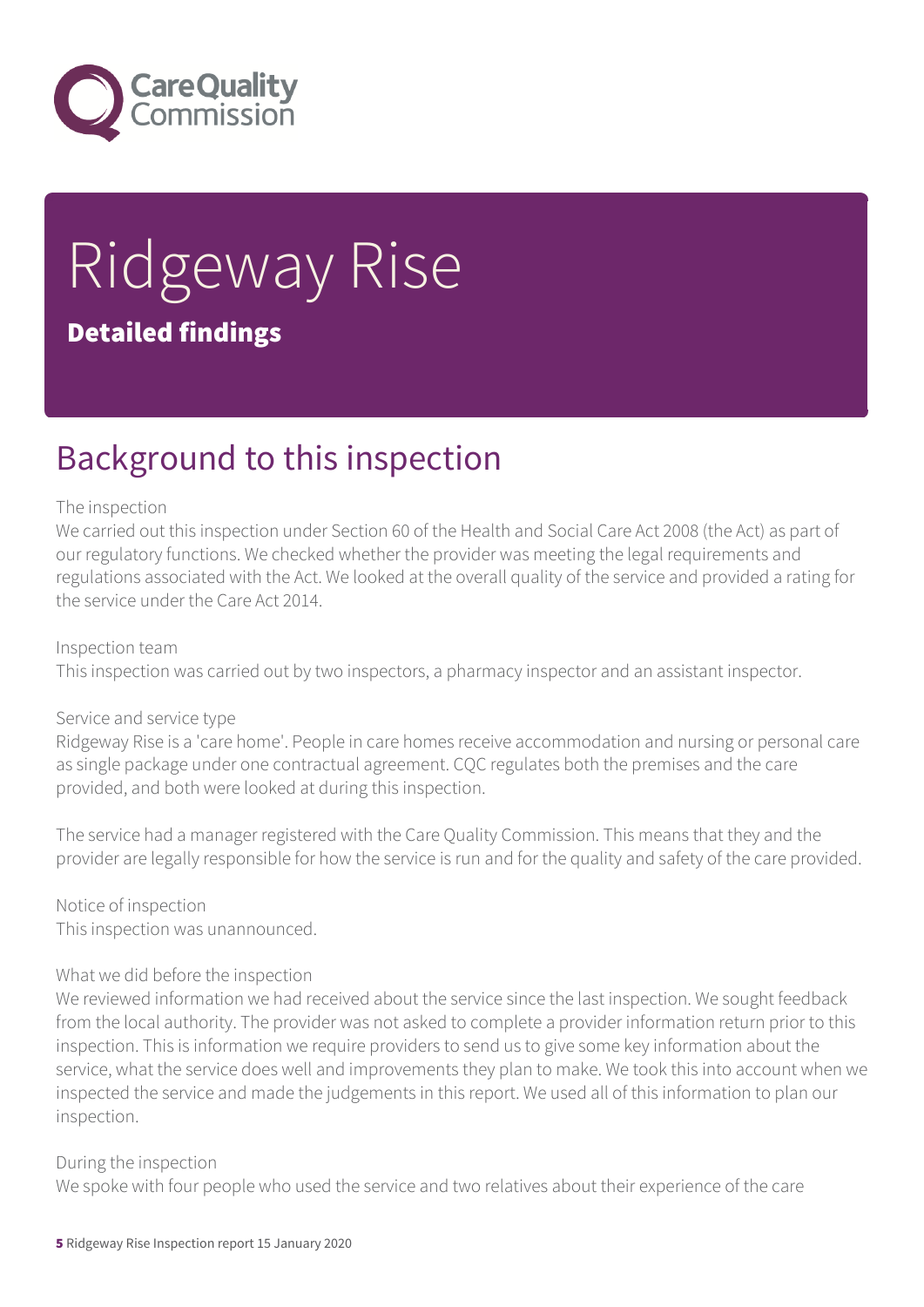provided. We spoke with one visiting health professional. We spoke with seven members of staff including the registered manager, area operations manager, assistant manager, a nurse, care staff and activity staff. We used the Short Observational Framework for Inspection (SOFI). SOFI is a way of observing care to help us understand the experience of people who could not talk with us.

We reviewed a range of records. This included four people's care records and eight medicine records. We looked at two staff files in relation to recruitment and staff supervision. A variety of records relating to the management of the service, including policies and procedures were reviewed.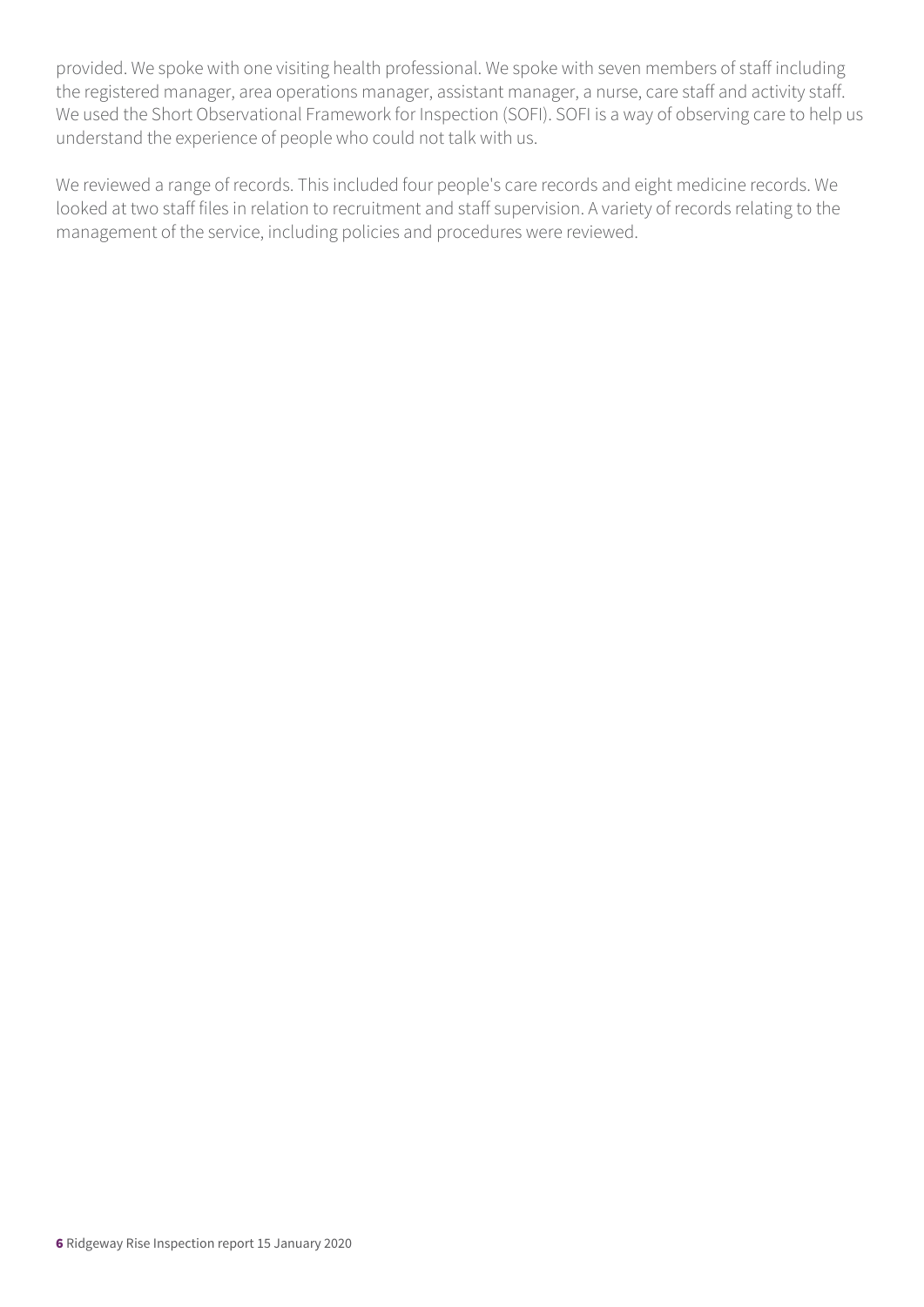### Is the service safe?

## Our findings

Safe – this means we looked for evidence that people were protected from abuse and avoidable harm.

At the last inspection of the previous registration of this service this key question was rated as inadequate. At this inspection this key question has now rated good. This meant people were safe and protected from avoidable harm.

Systems and processes to safeguard people from the risk of abuse

- People felt safe living at the service. One person told us, "Yes (I am safe), safer than at home."
- Staff had a clear understanding of their responsibilities to identify and report any concerns relating to harm or abuse. One member of staff said, "If I had concerns I'd tell unit manager. If nothing was done I'd report outside of the organisation such as going to CQC (Care Quality Commission)."
- The provider had policies and procedures in place to ensure safeguarding concerns were investigated and appropriate action taken to protect people from harm and abuse. Records showed that policies and procedures were followed.

#### Assessing risk, safety monitoring and management

- Care plans included risk assessments and where risks were identified there were plans in place to mitigate risks. This included risks associated with moving and handling, falls, distressed behaviour and choking. Staff were knowledgeable about the risks to people and supported them to manage the risks in line with their care plans.
- The provider had effective systems in place to monitor the environment and equipment to ensure it was safe. This included regular checks of fire systems, water systems, bed rails and pressure mattresses.
- There was a business continuity plan in place and personal emergency evacuation plans (PEEP) for people to ensure effective action was taken in the event of an emergency.

#### Staffing and recruitment

- We received mixed comments regarding the staffing levels in the service. Whilst people felt staff responded promptly to their requests for support, others told us staff did not have time to sit and speak with them. The Registered manager told us that additional activity staff had just started working at the service and would provide cover seven days a week to enable people to have more one to one time.
- Staff felt staffing levels were manageable. One member of staff said, "I think the staffing is fine. Always room for improvement but feel at the moment staff is adequate."
- Throughout the inspection staff responded promptly to people's requests for support. Call bells were answered in a timely manner.
- The provider had effective recruitment processes in place to support safe recruitment decisions.

#### Using medicines safely

● Medicines were managed safely. People received their medicines as prescribed. Medicines which were prescribed to be taken 'when required' had protocols in place to guide staff as to when these medicines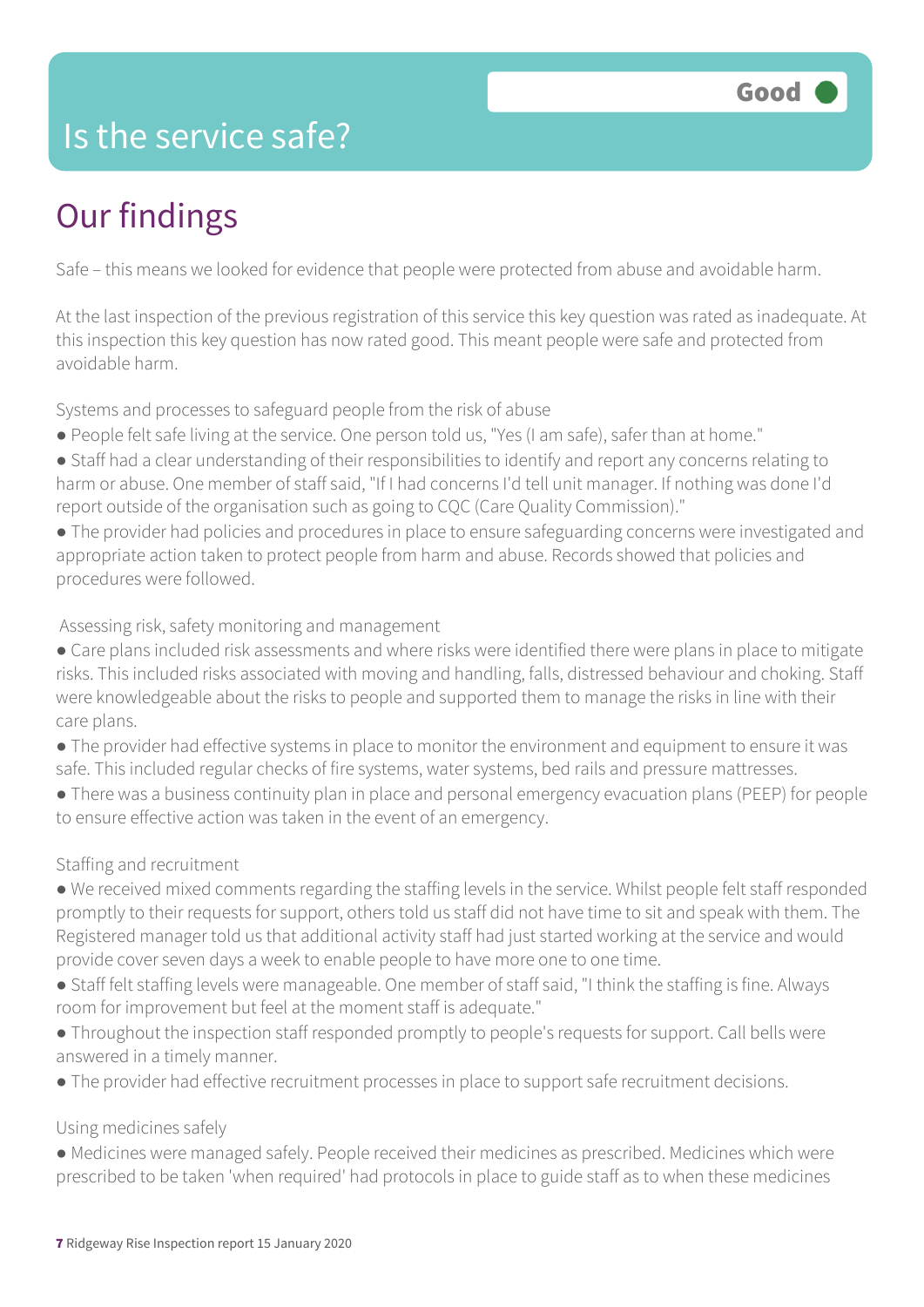should be given.

- Staff had completed training in medicines administration and management. Staff competencies were assessed to ensure medicines were administered safely and in line with guidance.
- Medicines incidents were recorded and investigated. Records did not always show the actions taken to prevent re-occurrence. We spoke with the registered manager who took action to address this issue.

Preventing and controlling infection

- The service was clean and free from malodours. There were systems in place to ensure all areas of the service were kept clean.
- Staff understood the importance of effective infection control practice. Staff used personal protective equipment to minimise the risk of cross infection. This included disposable gloves and aprons.

Learning lessons when things go wrong

● Accidents and incidents were reported and recorded to ensure action was taken to minimise the risk of reoccurrence.

● The registered manager ensured learning was shared across the staff group following incidents. One member of staff told us, "If we make mistakes it is dealt with well and told that we learn from our errors to avoid them happening again."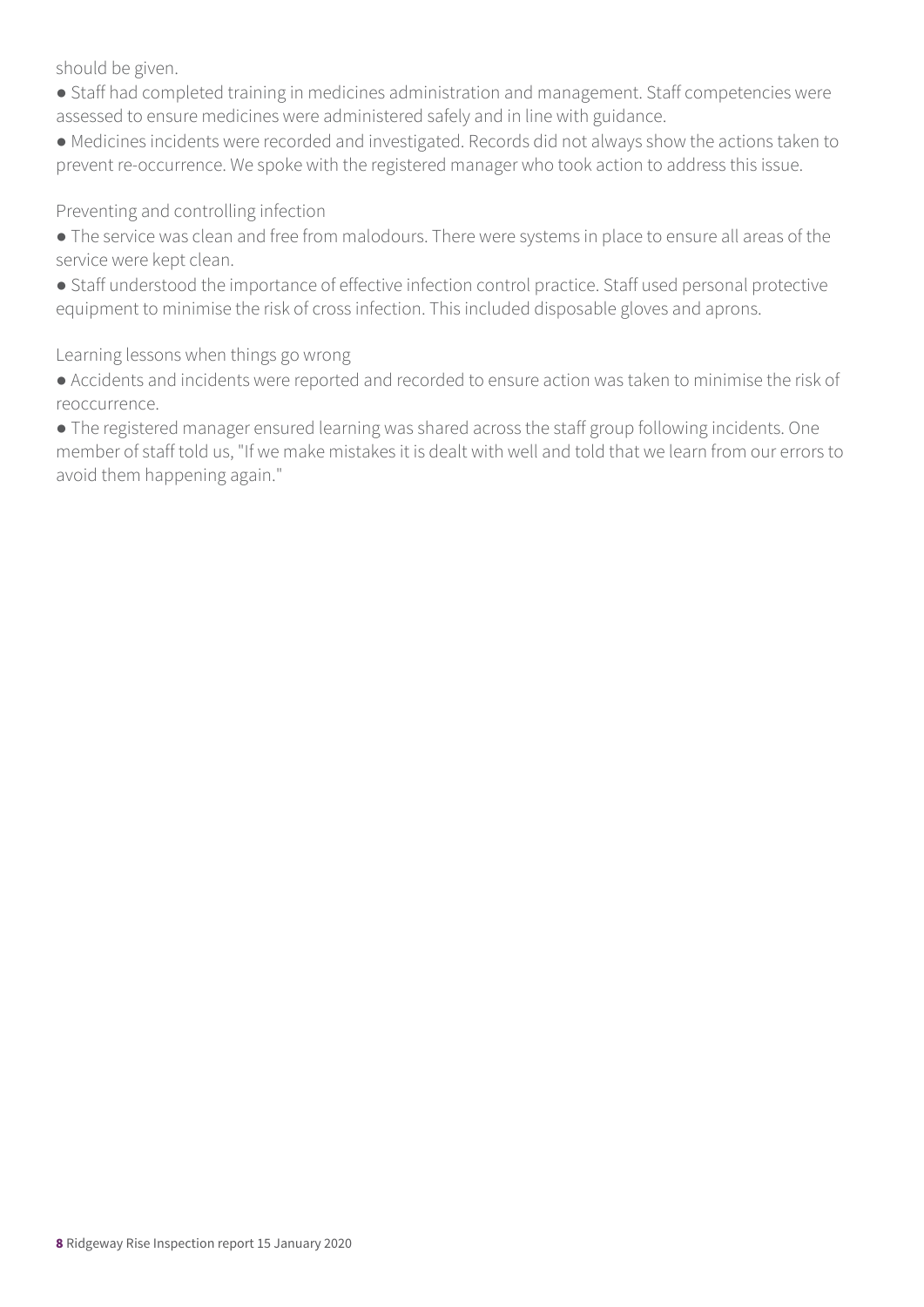### Is the service effective?

## Our findings

Effective – this means we looked for evidence that people's care, treatment and support achieved good outcomes and promoted a good quality of life, based on best available evidence.

At the last inspection of the previous registration of this service this key question was rated as good. At this inspection this key question has remained the same. This meant people's outcomes were consistently good, and people's feedback confirmed this.

Assessing people's needs and choices; delivering care in line with standards, guidance and the law

- People's needs were assessed prior to them moving to the service. Assessments were used to develop person centred care plans that respected people's diversity. This included identifying and respecting people's life histories.
- The registered manager ensured that people were supported in line with good practice guidance. One member of staff told us, "We use national guidance such as NICE (National Institute for Health and Social Care Excellence). The registered manager is always flagging up items for us to read in relation to best practice and new guidance. For example, we have had some recent repositioning guidance which we referred to. We also get medicines updates."

Staff support: induction, training, skills and experience

- Staff were supported through regular supervisions and an annual appraisal. One member of staff told us, "I've had one supervision since new management. I'm not good being over managed. I do feel supported and comfortable to go to management for support whenever I need it. Not just at supervision sessions."
- Staff received training to ensure they had the skills and knowledge to meet people's needs. One member of staff said, "Training is good. Lots of training included in the induction. Usual training where needed for moving and handling and using the hoist safely. I have just had training on end of life care recently. [Registered manager] ensures she books relevant training and encourages our development."

Supporting people to eat and drink enough to maintain a balanced diet

- People were positive about the food they received. One person told us, "Chef's amazing. He knows what I don't like. Always does extra things for me if I don't want what's on the menu."
- Care plans detailed people's specific dietary requirements and we saw that people received food and drink in line with their care plans. One person who was at risk of choking required thickened fluids and a specific consistency of food. This was provided.
- The lunchtime meal was a relaxed sociable experience. Where people require support, this was offered, and people were supported at a pace suitable to them. Staff offered assistance and were respectful of people's independence.

Staff working with other agencies to provide consistent, effective, timely care; Supporting people to live healthier lives, access healthcare services and support

• Care plans showed that people were supported to access additional health and social care support where this was needed. This included access to G.P, occupational therapist and speech and language therapist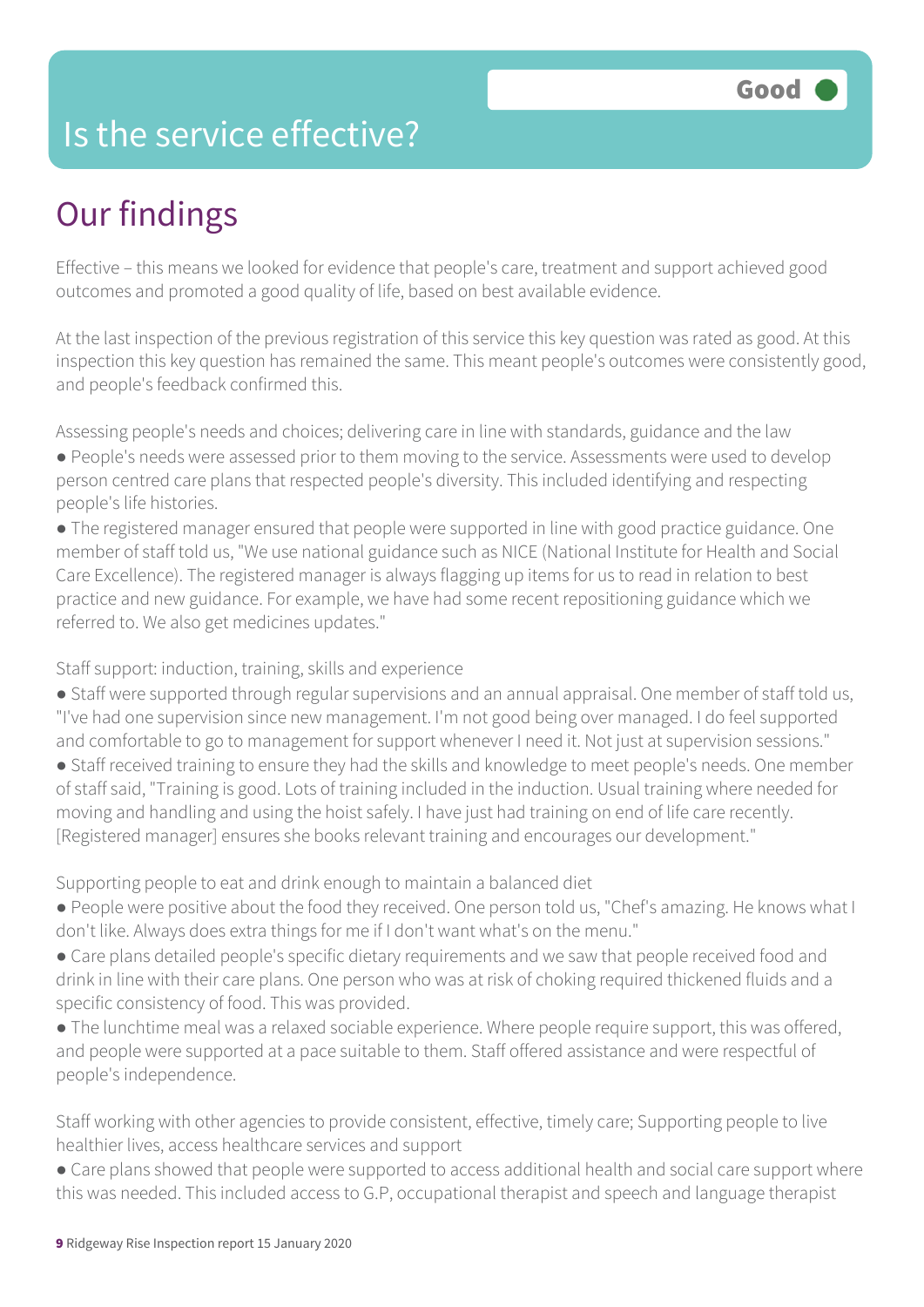(SALT).

● One visiting health professional told us the service referred people to them appropriately and followed guidance given to ensure people were supported effectively.

Adapting service, design, decoration to meet people's needs

● The environment was well decorated. Some areas of the home were being refurbished to improve the quality of the décor.

● People's rooms were personalised. This included photographs and items that were important to people.

Ensuring consent to care and treatment in line with law and guidance

The Mental Capacity Act 2005 (MCA) provides a legal framework for making particular decisions on behalf of people who may lack the mental capacity to do so for themselves. The Act requires that, as far as possible, people make their own decisions and are helped to do so when needed. When they lack mental capacity to take particular decisions, any made on their behalf must be in their best interests and as least restrictive as possible.

People can only be deprived of their liberty to receive care and treatment when this is in their best interests and legally authorised under the MCA.

In care homes, and some hospitals, this is usually through MCA application procedures called the Deprivation of Liberty Safeguards (DoLS).

We checked whether the service was working within the principles of the MCA, and whether any conditions on authorisations to deprive a person of their liberty had the appropriate legal authority and were being met.

- People were supported by staff who understood how to support them in line with the principles of MCA. One member of staff told us, "I presume capacity unless proven otherwise."
- The registered manager had identified that information regarding people's capacity was not always consistently recorded. Additional training had been arranged to support staff understanding in relation to MCA.
- Where people had appointed a legal representative to act on their behalf this was recorded in people's care records.

• The registered manager had submitted DoLS applications to the supervisory body where required. Where DoLS approvals contained conditions, these were documented in care plans and were being met.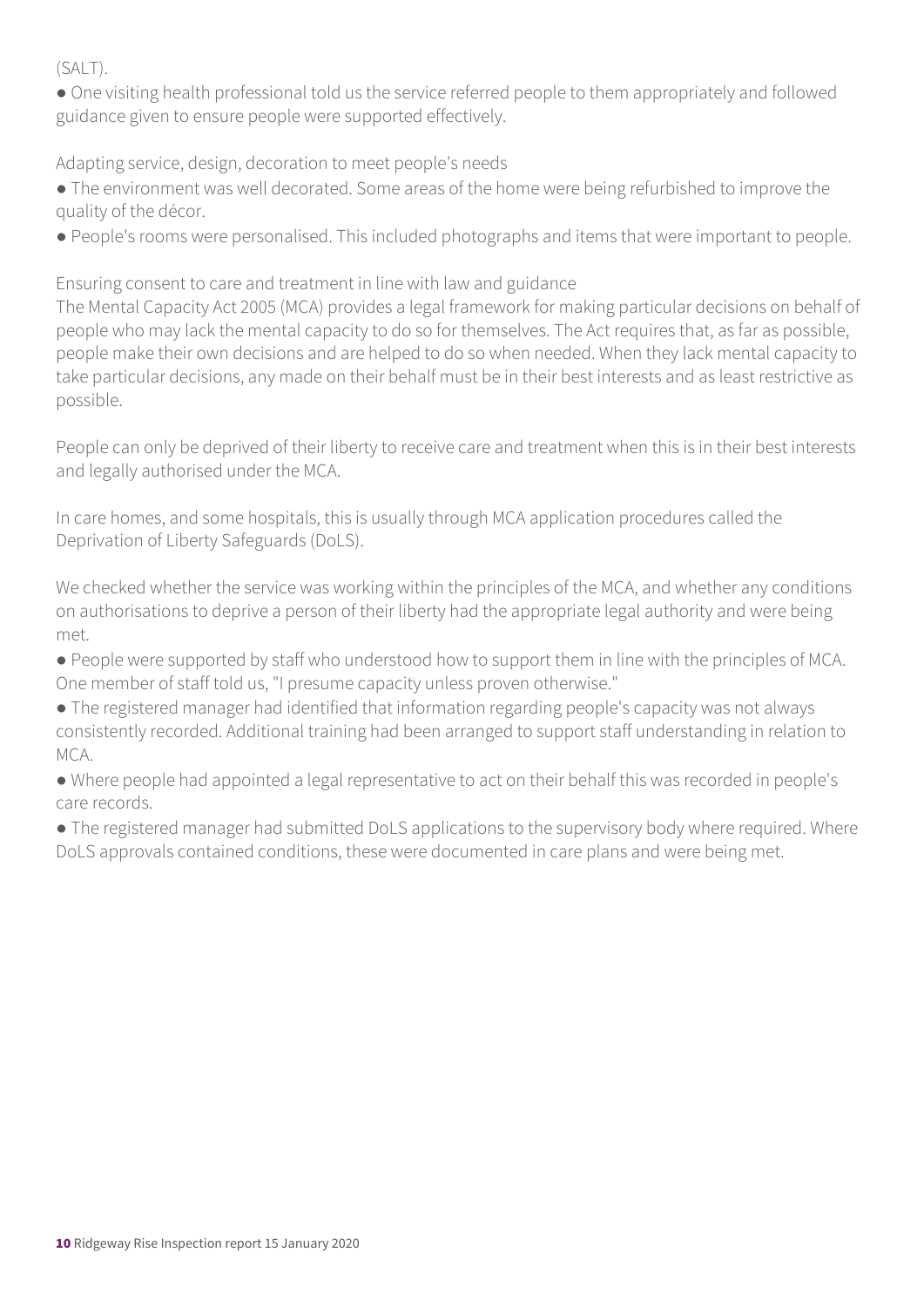### Is the service caring?

### Our findings

Caring – this means we looked for evidence that the service involved people and treated them with compassion, kindness, dignity and respect.

At the last inspection of the previous registration of this service this key question was rated good. At this inspection this key question remained the same. This meant people were supported and treated with dignity and respect; and involved as partners in their care.

Ensuring people are well treated and supported; respecting equality and diversity

- People told us staff were kind and caring. People described staff as 'lovely' and people felt they were listened to.
- Staff showed compassion and understanding when supporting people. Staff responded to signs of distress, taking time to calm and reassure people.
- Staff understood the importance of treating people as individuals and respecting them for who they were. Staff used their knowledge of people to engage with them in a way that valued and respected them.

Supporting people to express their views and be involved in making decisions about their care

- People were involved in decisions about their care. People were given choices and their choices respected.
- Where appropriate, relatives were involved in decisions about people's care. One relative told us, "They always contact me if needed."

Respecting and promoting people's privacy, dignity and independence

- Staff treated people with dignity and respect. People were addressed by their preferred name. Staff knocked on people's door before entering and ensured people's privacy was protected when they were receiving personal care.
- Staff encouraged people to maintain and improve their independence. One person wanted to make themselves a drink, the member of staff guided and supported the person. The member of staff recognised the importance of the person being able to make their own drink and only stepped in to prompt the person when needed.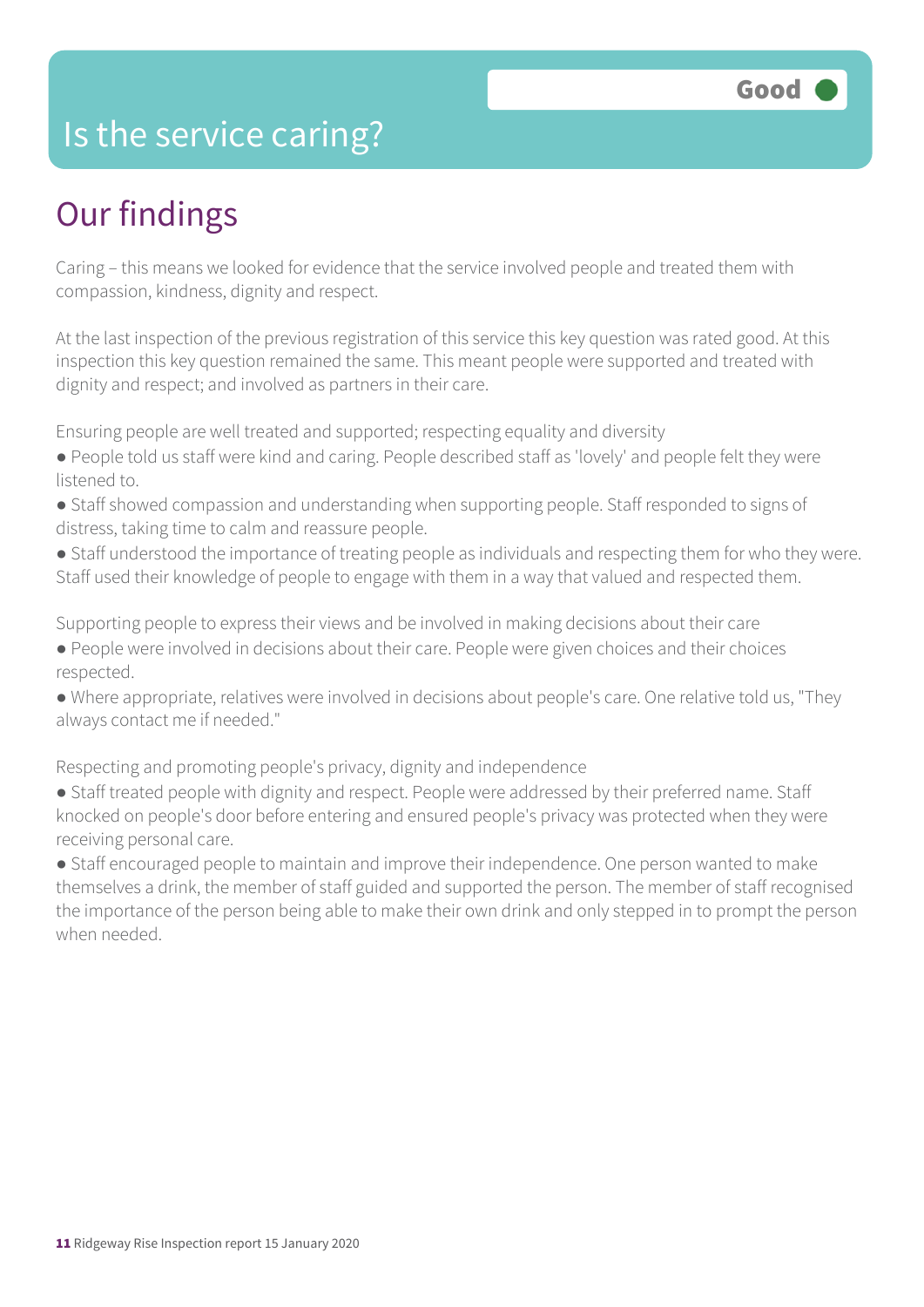### Is the service responsive?

## Our findings

Responsive – this means we looked for evidence that the service met people's needs.

At the last inspection of the previous registration of this service this key question was rated requires improvement. At this inspection this key question has now improved to good. This meant people's needs were met through good organisation and delivery.

Planning personalised care to ensure people have choice and control and to meet their needs and preferences

- Care plans were person-centred and reflected people's history, hobbies and those who were important to the person. Care plans detailed people's needs and how needs should be met.
- People and relatives were involved in regular reviews to ensure care plans reflected people's current needs and were updated when needs changed.
- Staff knew people well and used their knowledge to support people in a way that ensured their needs were met. One person was showing signs of distress, a member of staff stepped in and held the person's hand, talking to them which immediately reassured and calmed them.

#### Meeting people's communication needs

Since 2016 onwards all organisations that provide publicly funded adult social care are legally required to follow the Accessible Information Standard (AIS). The standard was introduced to make sure people are given information in a way they can understand. The standard applies to all people with a disability, impairment or sensory loss and in some circumstances to their carers.

- Care plans reflected people's communication needs and detailed any support people required as a result of those needs. This included the use of aids, for example hearing aids and glasses.
- Staff were knowledgeable about people's communication needs and ensured people were supported in a way that maximised their communication. This ensured people were able to express themselves in a way that suited them. One member of staff told us, "I can recognise when [person] is in pain from his facial expressions. There is information in the personal care section of the care plan."

Supporting people to develop and maintain relationships to avoid social isolation; support to follow interests and to take part in activities that are socially and culturally relevant to them

- People enjoyed living at the home and were supported to maintain important relationships. One person told us, "Very good (the service), I am happy this is my home. I've got a phone in my room, I can call my family and they can call me. I like the routine I have here."
- The service aimed to create a family atmosphere. Two members of staff had recently got married and the service had organised a surprise wedding reception at the home for the couple. People had been involved in organising the event and photographs showed people lining the red carpet to welcome the couple into the reception.
- The provider had recruited two activity staff to ensure people had access to a range of activities that interested them. Although the members of staff were new in post, they were already having a positive impact on people. One person enjoyed walking arm in arm with a member of the activity staff, singing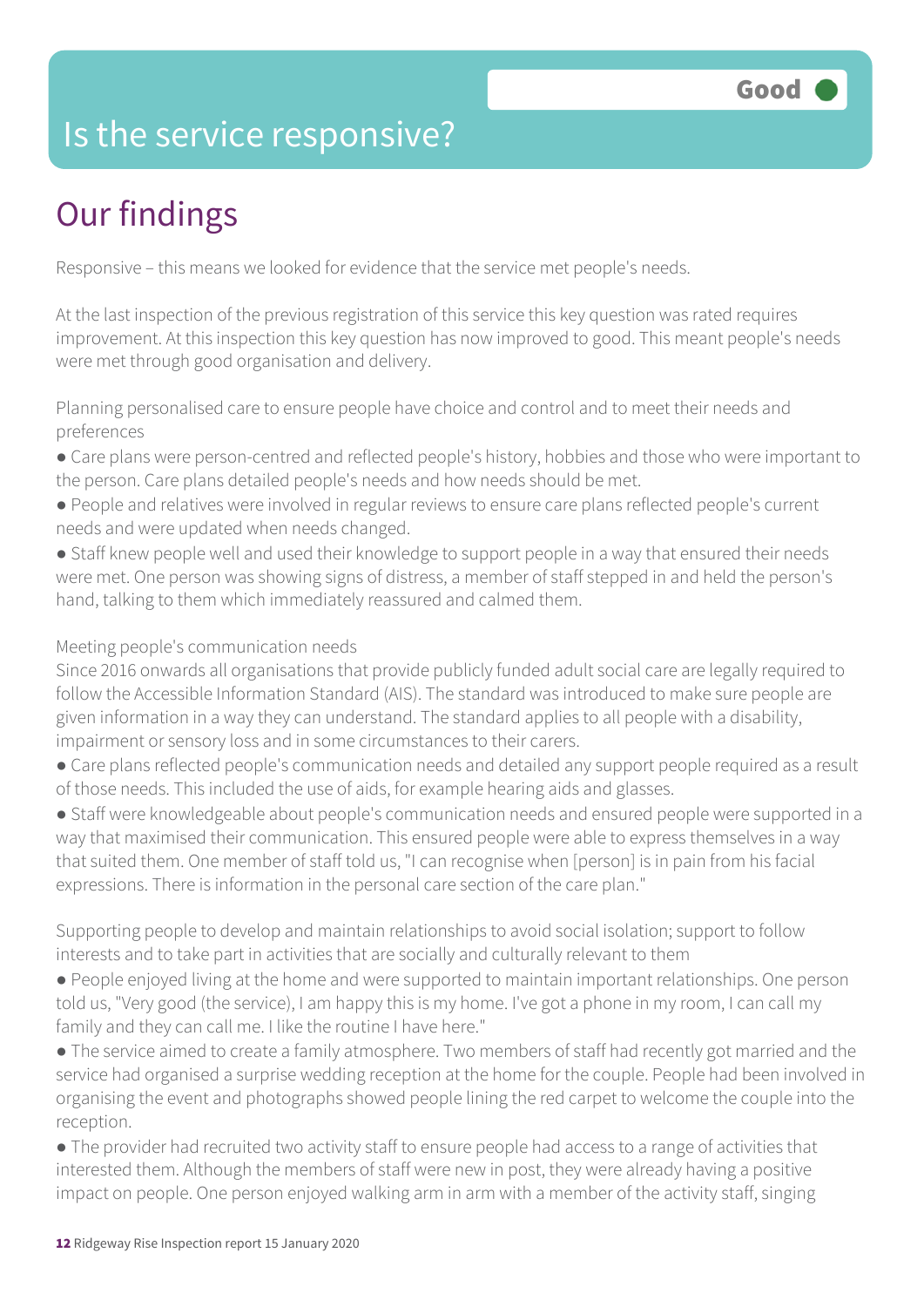together as they walked along.

● A member of the management team had developed a 'dream catcher' event, this enabled people or relatives to suggest something that a person wished to achieve, and the service supported it to happen. One person had been a long-term fan of a particular football team. The service had arranged for some of the team to visit the person. They gave the person a signed football shirt and invited them to one of their matches. Another person who was no longer able to walk had wished they could take a walk in an area of the country they loved. The member of staff had contacted a company specialising in virtual reality equipment and was working with them to try and provide a virtual experience for the person that would make their wish come true.

● People enjoyed visits from various community groups, this included the local cubs and scouts and local schools.

Improving care quality in response to complaints or concerns

- People and relatives were confident to raise concerns and felt they would be listened to.
- The provider had a complaints policy and procedure in place, which was displayed in the service.

● Records showed that all complaints had been investigated and responded to in line with the providers policy.

End of life care and support

● The service provided people with end of life care. There was no one receiving end of life care at the time of the inspection.

● Care plans detailed people's wishes in relation to their end of life care and where appropriate there were anticipatory medicines in place to ensure people were kept free from pain.

● Following the experience of one relative, the service was developing, 'dove boxes', these would include small items to support a relative when they were with a loved one at the end of their lives. The service was running a competition with local schools, for children to write meaningful stories and poems that would be included in the boxes.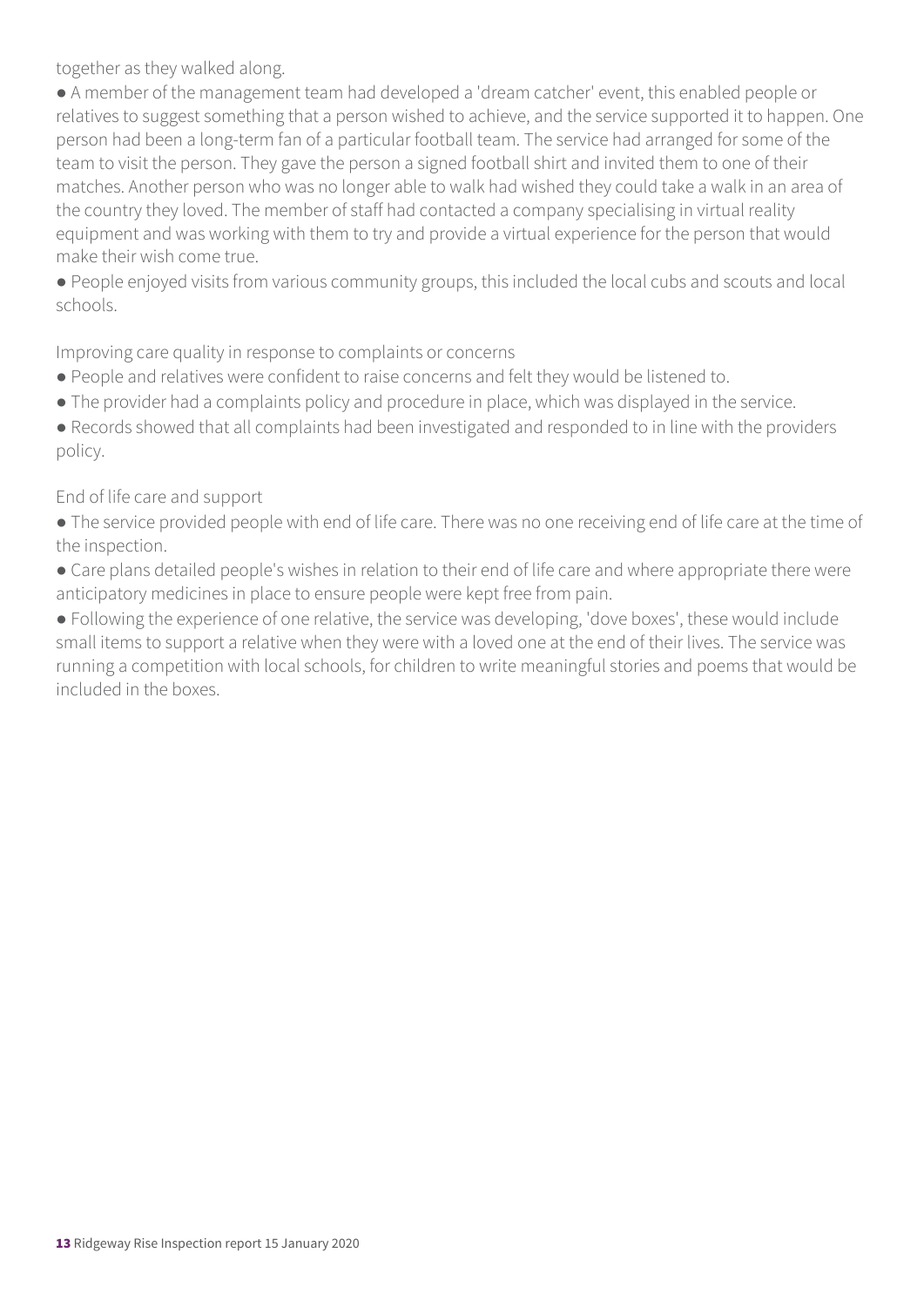### Is the service well-led?

## Our findings

Well-Led – this means we looked for evidence that service leadership, management and governance assured high-quality, person-centred care; supported learning and innovation; and promoted an open, fair culture.

At the last inspection of the previous registration of this service this key question was rated requires improvement. At this inspection this key question has now improved to good. This meant the service was consistently managed and well-led. Leaders and the culture they created promoted high-quality, personcentred care.

Promoting a positive culture that is person-centred, open, inclusive and empowering, which achieves good outcomes for people

- There was a positive open culture at the service that valued people as individuals and looked for ways to continually improve people's experience.
- People and relatives told us of the improvements made by the registered manager. One relative told us, "Management are now very involved. I can go to [registered manager]. It is 100% better."
- Staff were equally positive about the changes made by the registered manager. One member of staff said, "All calmed down now and much better. Expectations are clearer now and I know exactly what I'm doing." A member of the nursing team told us, "The registered manager has really, really made a big improvement here."

How the provider understands and acts on the duty of candour, which is their legal responsibility to be open and honest with people when something goes wrong

- The provider and registered manager were aware of their responsibilities under the duty of candour, which requires providers to be open and transparent if people come to harm.
- The registered manager had notified CQC about certain incidents as required under their registration with CQC.

Managers and staff being clear about their roles, and understanding quality performance, risks and regulatory requirements; Continuous learning and improving care

- There was a clear management structure in place. An assistant manager had recently been appointed who was providing additional support to the registered manager in the day to day running of the service.
- There were effective systems in place that enabled the provider and registered manager to monitor and improve the service. A range of audits were completed which identified any concerns relating to the quality of the service. An action plan was developed as a result of audits to ensure action was taken to address issues.

Engaging and involving people using the service, the public and staff, fully considering their equality characteristics

- There were systems in place to enable the provider to gain feedback about the service. This included regular meetings, quality assurance surveys and regular review meetings.
- Staff felt valued and listened to. The registered manager had implemented an 'employee of the month'